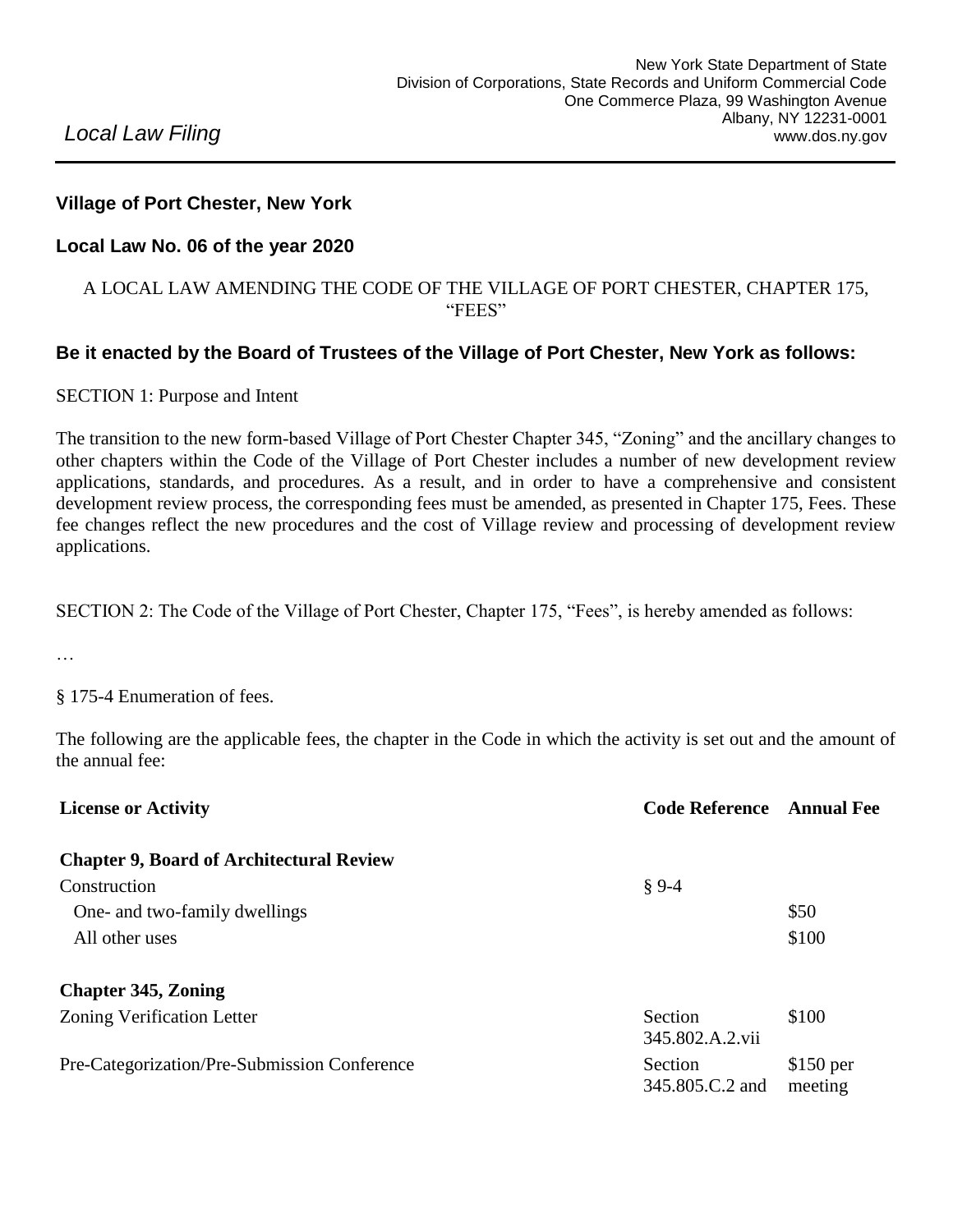|                                                                                                                              | Section<br>345.805.D.       |                                                                                                                                       |
|------------------------------------------------------------------------------------------------------------------------------|-----------------------------|---------------------------------------------------------------------------------------------------------------------------------------|
| Request for Special Meeting or Workshop of the Board of Trustees, Planning Section<br>Commission, or Zoning Board of Appeals | 345.805.D.3                 | $$250$ per<br>meeting                                                                                                                 |
| Building & Lot Plan application                                                                                              | Section<br>345.805.F.3      | \$300                                                                                                                                 |
| Site Plan application                                                                                                        | Section<br>345.805.G.3.b.i  |                                                                                                                                       |
| Residential Multifamily component                                                                                            |                             | $$50$ per<br>Dwelling<br>Unit                                                                                                         |
| All other Uses component                                                                                                     |                             | \$50 per<br>1,000<br>square feet                                                                                                      |
| Engineering review                                                                                                           |                             | Range of<br>\$150-\$500<br>per hour, as<br>determined<br>by the<br>Planning $&$<br>Economic<br>Development<br>Zoning<br>Administrator |
| Development Parcel Plan application                                                                                          | Section<br>345.805.H.3.a.i  | \$5,000                                                                                                                               |
| <b>Development Review Committee</b>                                                                                          | Section 345.805.D \$500 per | meeting (for<br><b>Site Plans</b><br>and<br>Development<br>Parcel Plans)                                                              |
| Board of Appeals Zoning Variance                                                                                             |                             |                                                                                                                                       |
| Area Variance (by Use) application                                                                                           | Section<br>345.806.D.2.a    |                                                                                                                                       |
| Single- and Two-Family Dwellings                                                                                             |                             | \$400 per<br>Area<br>Variance; not<br>to exceed<br>\$800                                                                              |
| All other Uses                                                                                                               |                             | \$1,000 per<br>Area<br>Variance; not<br>to exceed                                                                                     |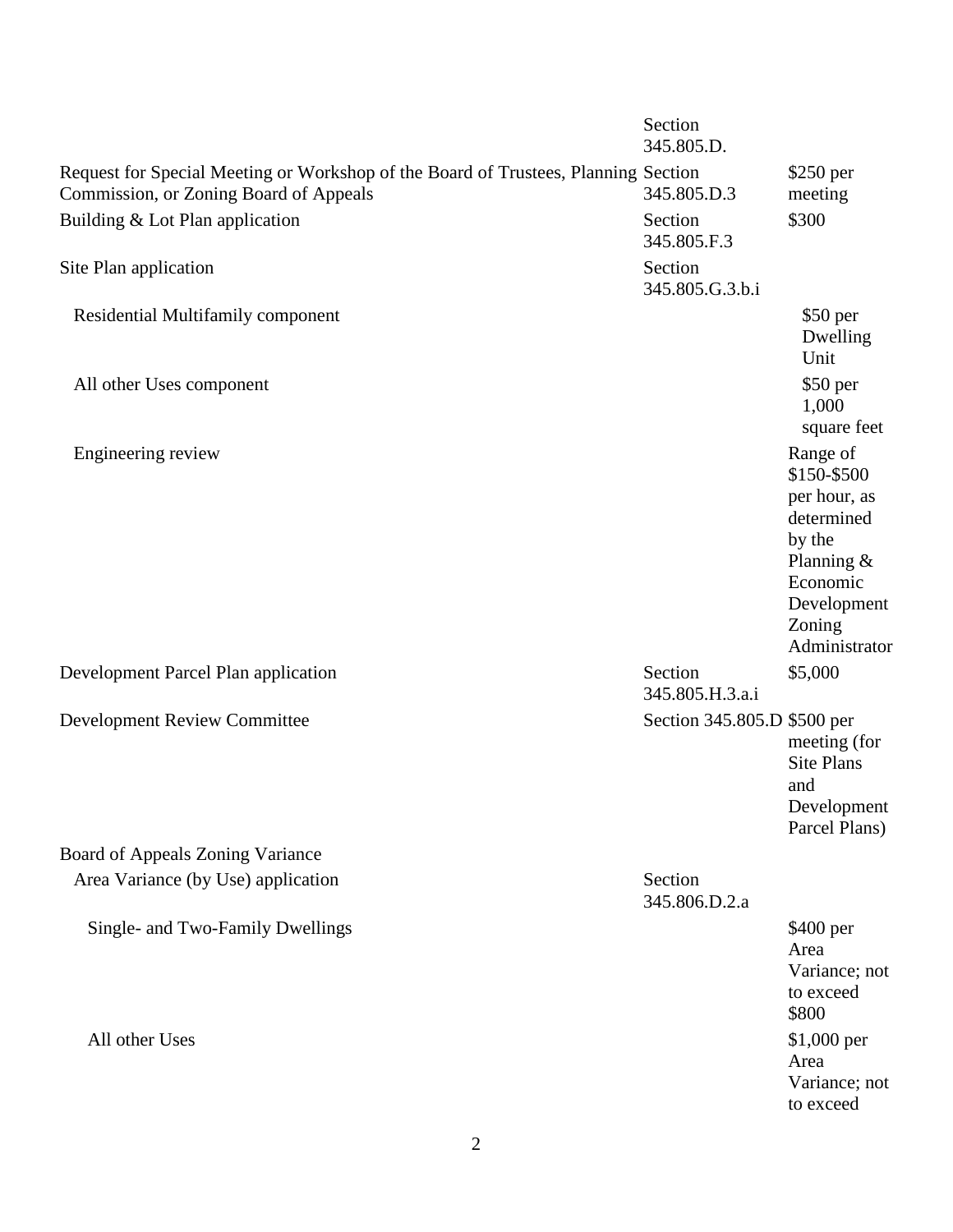|                                                                                                                                                                                                                                                               |                                | \$5,000                          |
|---------------------------------------------------------------------------------------------------------------------------------------------------------------------------------------------------------------------------------------------------------------|--------------------------------|----------------------------------|
| Use Variance (by Use) application                                                                                                                                                                                                                             | Section<br>345.806.D.2.b       |                                  |
| Single- and Two-Family Dwellings                                                                                                                                                                                                                              |                                | \$1,500                          |
| All other Uses                                                                                                                                                                                                                                                |                                | \$3,000                          |
| Zoning Board of Appeals Interpretation                                                                                                                                                                                                                        | Section<br>345.806.D.1         | \$3,000 per<br>request           |
| Zoning Text Amendment                                                                                                                                                                                                                                         | Section<br>345.807.B.4.a.i.(c) | \$3,500                          |
| Zoning Map Change                                                                                                                                                                                                                                             | Section<br>345.807.C.4.a.i.(c) | \$2,000                          |
| Special Exception Use application                                                                                                                                                                                                                             | Section<br>345.805.I.3.a.i     |                                  |
| Child Care Facility or Child Care in Home or Family Day Care; Home<br>Professional Office                                                                                                                                                                     |                                | \$500                            |
| Cemetery / Funeral Services; Veterinary Office, Clinic, of Hospital, or<br>Board and Care of Small Animals; Brewery, Distillery, or Winery;<br>Outdoor Storage; Retail Sales Accessory Use to Warehousing or other<br>Light Industrial or Light Manufacturing |                                | \$1,000                          |
| All other Special Exception Uses                                                                                                                                                                                                                              |                                | \$3,000                          |
| <b>Eligible Facilities Request</b>                                                                                                                                                                                                                            | Section<br>345.405.W.3.a.iv    | \$1,750                          |
| Wireless Telecommunications Facility Special Exception Use renewal                                                                                                                                                                                            | Section<br>345.405.W.4.d       | \$300                            |
| Sale of Zoning Map                                                                                                                                                                                                                                            |                                | \$25                             |
| Fee In-Lieu of Parkland for Site Plan                                                                                                                                                                                                                         | Section<br>345.805.G.4.c       | $$2,000$ per<br>Dwelling<br>Unit |
| Fee In-Lieu of Parkland for Development Parcel Plan                                                                                                                                                                                                           | Section<br>345.805.H.4.c       | \$2,000 per<br>Dwelling<br>Unit  |
| Payment In-Lieu of Parking                                                                                                                                                                                                                                    | Section<br>345.405.N.1.h.v     | \$30,000 per<br>parking space    |
| Fee In-Lieu of Usable Open Space                                                                                                                                                                                                                              | Section<br>345.405.C.5.e       | \$2,000 per<br>Dwelling<br>Unit  |
| Public Notice Sign Rental Fee                                                                                                                                                                                                                                 | Section<br>345.805.E.6         | \$50                             |
| Sign Permit                                                                                                                                                                                                                                                   | Section 345.809                |                                  |
| Sign valuation \$0-\$10,000                                                                                                                                                                                                                                   |                                | \$150                            |
| Sign valuation \$10,001 and up                                                                                                                                                                                                                                |                                | \$500                            |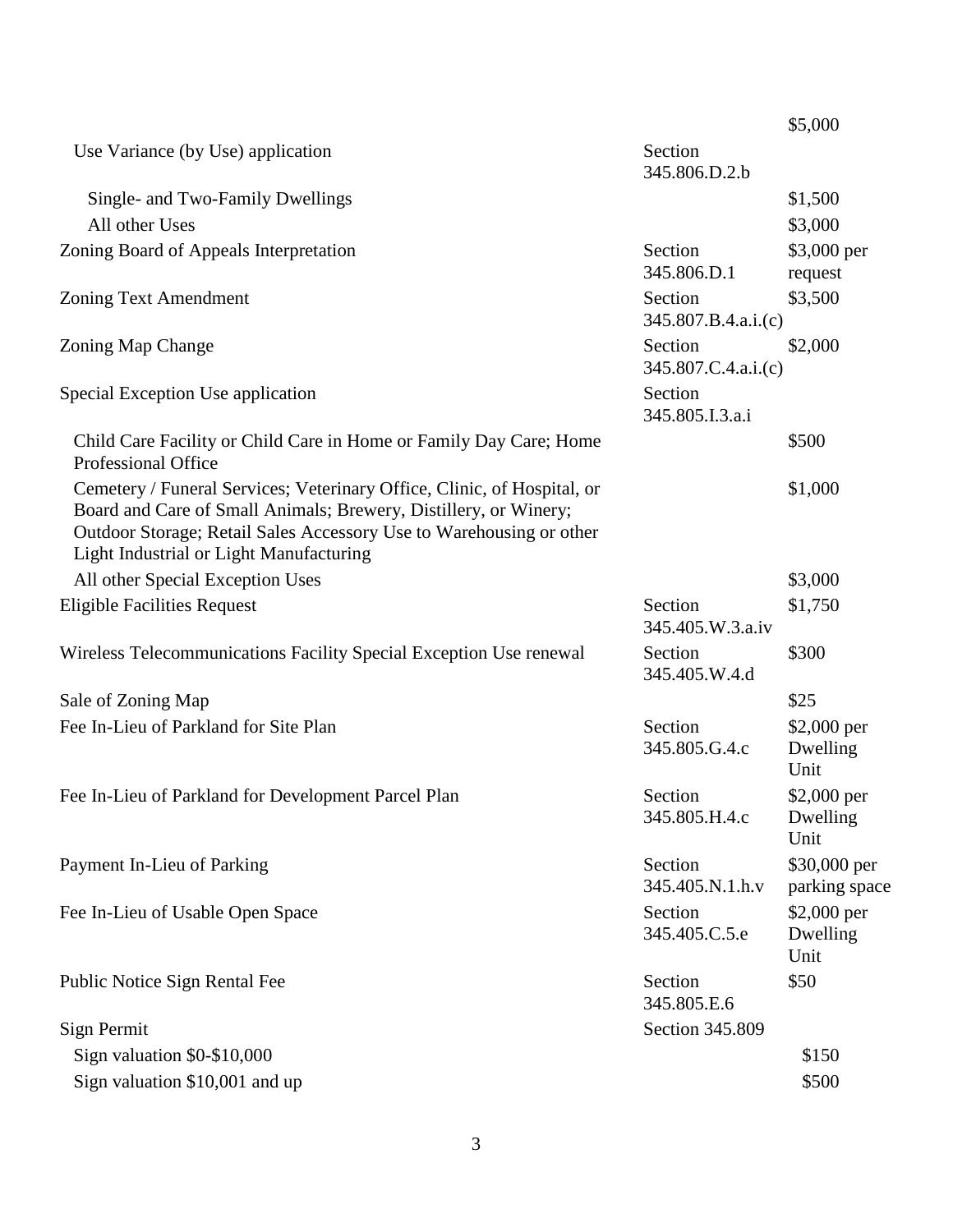| Development Review application that contains a Nonconforming Use,<br>Structure, Lot, Sign, or Security Grill | Section 345.901 |                                                               |
|--------------------------------------------------------------------------------------------------------------|-----------------|---------------------------------------------------------------|
| Single- or Two-Family Dwellings                                                                              |                 | \$250                                                         |
| All other Uses                                                                                               |                 | \$1,000                                                       |
| <b>Chapter A402, Land Subdivision Regulations</b>                                                            |                 |                                                               |
| Subdivision preliminary layout application                                                                   | $$A402-3$       |                                                               |
| 2-lot subdivision                                                                                            |                 | \$2,500                                                       |
| 3-or-more-lot subdivision                                                                                    |                 | \$5,000,<br>plus $$500$<br>per lot<br>excluding<br>parent lot |
| Resubdivision                                                                                                | $$A402-7$       | \$500                                                         |
| Lot line adjustment                                                                                          | $$A402-23$      | \$500                                                         |

SECTION 3: Supersession.

Any provisions of the Village Code that are in conflict or inconsistent with the provisions of this local law are hereby superseded to the extent necessary to give this local law full force and effect.

SECTION 4: Severability.

If any provision of this local law is held to be invalid or unenforceable in whole or in part, such invalidity or unenforceability shall attach only to such provisions or part thereof and the remaining part of such provision and all other provisions shall continue in full force and effect.

SECTION 5: Effective Date.

This local law shall be effective immediately upon filing with the Secretary of State.

|                     | BY ORDER OF THE BOARD OF TRUSTEES OF  |
|---------------------|---------------------------------------|
|                     | THE VILLAGE OF PORT CHESTER, NEW YORK |
|                     | Richard A. Falanka, Mayor             |
| Adopted: 05/20/2020 | Janusz R. Richards, Village Clerk     |

1. (Final adoption by local legislative body only.)

I hereby certify that the local law annexed hereto, designated as local law No. 06 of the 2020 of the Village of Port Chester was duly passed by the Village Board of Trustees on May 20, 2020 in accordance with the applicable provisions of law.

**2. (Passage by local legislative body with approval, no disapproval or repassage after disapproval by the Elective Chief Executive Officer\*.)**